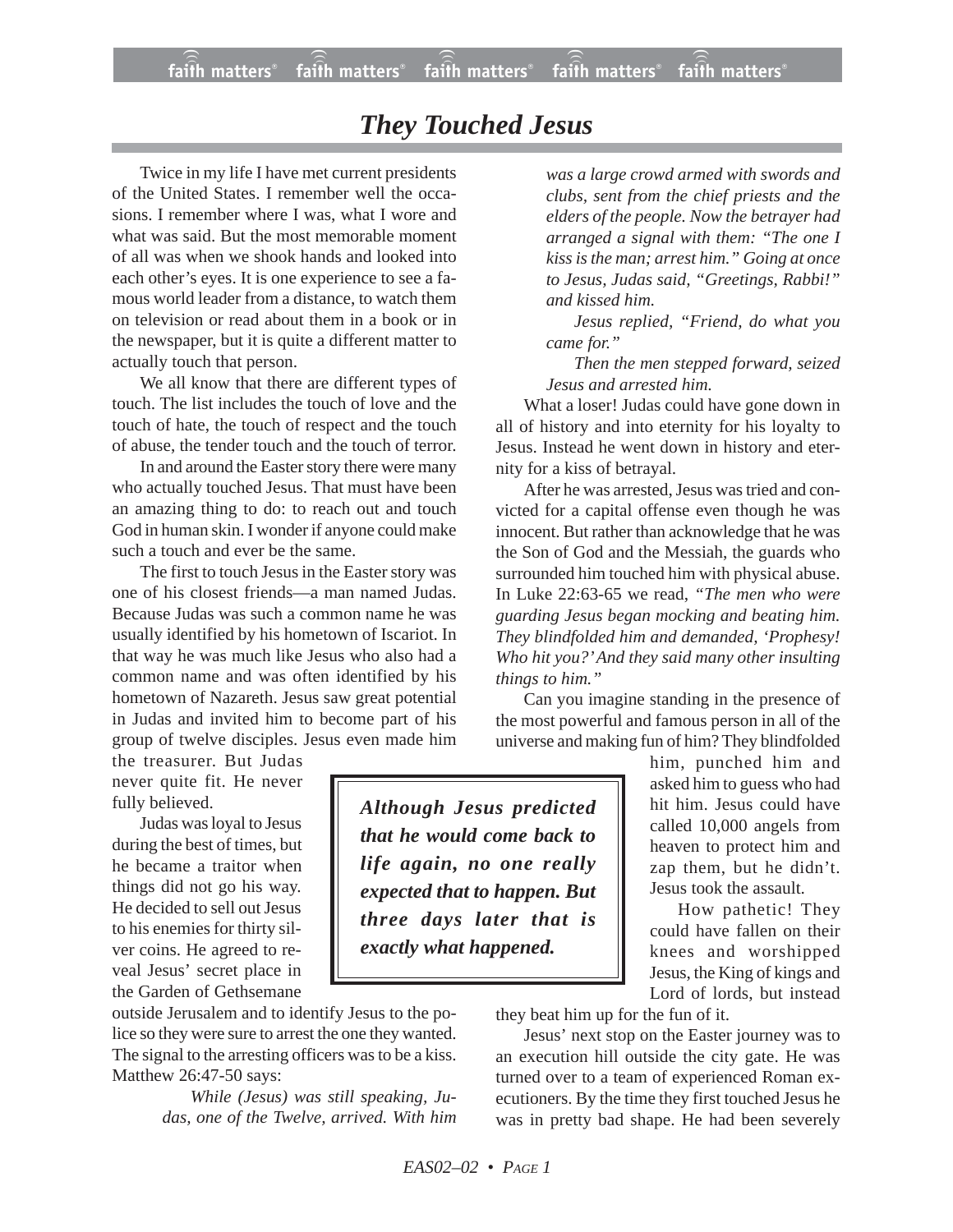beaten back in the city—so severely that everyone could see he would not last long when crucified.

For the soldiers it was a job. It was not up to them to decide if a prisoner was innocent or guilty. It was their job to kill him. And so they followed the protocol. They stripped the prisoner of all clothes. They laid him down on the cross, one held him down while another felt for the soft spot in the wrist, drove the spike through the wrist and then did the same to the other wrist. After that they bent his knees, drove a third spike through both feet, then lifted the cross and dropped it in the socket in the ground. After that they just watched and waited for the prisoner to die. Luke 23:32-37 tells us:

> *Two other men, both criminals, were also led out with him to be executed. When they came to the place called the Skull, there they crucified him, along with the criminals—one on his right, the other on his left. Jesus said, "Father, forgive them, for they do not know what they are doing." And they divided up his clothes by casting lots.*

> *The people stood watching, and the rulers even sneered at him. They said, "He saved others; let him save himself if he is the Christ of God, the Chosen One."*

> *The soldiers also came up and mocked him. They offered him wine vinegar and said, "If you are the king of the Jews, save yourself."*

What must it have been like to hold Jesus down? They felt his muscles and skin. They looked into his eyes. They nailed him to the cross. In one way I am astounded at the horror of what they did. Yet, I am glad they did it—because when Jesus died he paid the price for my sin. There is an uncomfortable sense in which all of us were the executioners. It was their job, but it was our sin that crucified Jesus that day.

Jesus died around 3 p.m. Now someone had to decide what to do with his body. Two secret followers of Jesus did something amazingly bold. They claimed his body and risked their own lives in the process. One was Joseph, a rich man from the little town of Arimathea. The other was a prominent leader in Jerusalem named Nicodemus. They both had a lot to lose. Jesus had powerful and prominent enemies. Everyone associated with him was at risk. They could lose their prominence, lose their money and lose their lives. And, at that point, it did not appear that Jesus had much to offer in return. He was dead! Here is what it says in John 19:38-42:

> *. . . Joseph of Arimathea asked Pilate for the body of Jesus. Now Joseph was a disciple of Jesus, but secretly because he feared the Jews. With Pilate's permission, he came and took the body away. He was accompanied by Nicodemus, the man who earlier had visited Jesus at night. Nicodemus brought a mixture of myrrh and aloes, about seventy-five pounds. Taking Jesus' body, the two of them wrapped it, with the spices, in strips of linen. This was in accordance with Jewish burial customs. At the place where Jesus was crucified, there was a garden, and in the garden a new tomb, in which no one had ever been laid. Because it was the Jewish day of Preparation and since the tomb was nearby, they laid Jesus there.*

Touching a dead body is not something most people choose to do. There were many reasons why these two prominent men would not have done it. First of all, in first century Israel women prepared bodies for burial. In addition, prominent men did not prepare bodies for burial. And, Jewish religious teaching said that anyone who touched a dead body was temporarily disqualified from participation in worship. This was one of the highest, holiest days of the Jewish calendar, the Festival of Passover, from which they would be excluded. But, they did it anyway out of respect for Jesus.

Can you picture this? Un-nailing his body from the cross, carrying it to the gravesite, washing it off, wrapping it up in linen cloth and then laying it in the tomb. I don't think there was a moment of disgust in what they did, but I do think there was probably a profound sadness. Their Teacher, Friend, Savior and Messiah was dead. They thought they were burying their hope in that tomb with Jesus' body.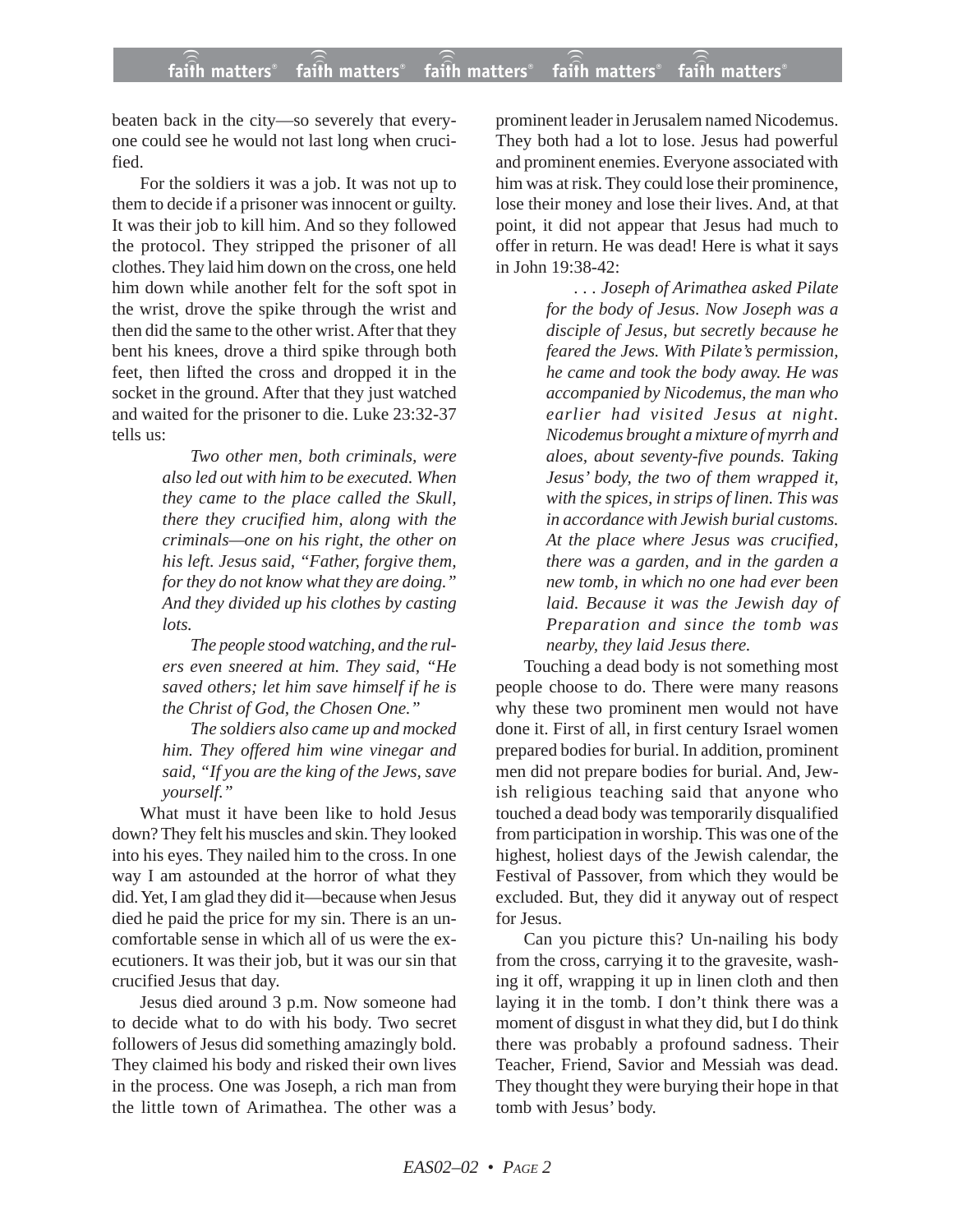## **faith matters® faith matters® faith matters® faith matters® faith matters®** ))) ))) ))) ))) )))

Although Jesus predicted that he would come back to life again, no one really expected that to happen. But three days later that is exactly what happened. Jesus came back to life again. It was the biggest miracle God had ever done. It still is the biggest and best miracle of history. It proved everything—that Jesus was the Son of God as he said he was, that his death on the cross really worked to save people from sin and eternal death and that God could give life after death to everyone who believes in Jesus! Here's what happened according to John 20:10-18:

> *Then the disciples went back to their homes, but Mary stood outside the tomb crying. As she wept, she bent over to look into the tomb and saw two angels in white, seated where Jesus' body had been, one at the head and the other*

*at the foot.*

*They asked her, "Woman, why are you crying?"*

*"They have taken my Lord away," she said, "and I don't know where they have put him." At this, she*

*turned around and saw Jesus standing there, but she did not realize that it was Jesus.*

*"Woman," he said, "why are you crying? Who is it you are looking for?"*

*Thinking he was the gardener, she said, "Sir, if you have carried him away, tell me where you have put him, and I will get him."*

*Jesus said to her, "Mary."*

*She turned toward him and cried out in Aramaic, "Rabboni!" (which means Teacher).*

*Jesus said, "Do not hold on to me, for I have not yet returned to the Father. Go instead to my brothers and tell them, 'I am returning to my Father and your Father, to my God and your God.' "*

*Mary Magdalene went to the disciples with the news: "I have seen the Lord!" And she told them all that he had said these*

*Just like Jesus to be open to inspection! Check him out. He always meets doubters more than halfway.*

*things to her.*

Mary was not an easy believer that first Easter morning. She assumed Jesus was dead and would always be dead. When she found that his body was missing it never occurred to her that he had come back to life again. She blamed the gardener for taking him. Her tears blurred her vision. She did not recognize Jesus until he spoke her name: *"Mary!"* When she heard his voice she not only believed but she hugged Jesus. He was alive! Really alive! Voice and body and everything! She hugged him and held him and never wanted to let him go again.

We who believe in Jesus understand some of Mary's emotion. We share the excitement and thrill of Jesus' resurrection. And when we hear Jesus call us by name we want to throw our arms around

him and never let him go.

Mary was not the last one to touch Jesus that first Easter. When the eyewitness reports of Jesus' resurrection started coming from everywhere there was one man for whom faith did not come easily. His name was Tho-

mas. He knew Jesus well. His closest friends insisted that Jesus was alive again. But it was very hard for Thomas to believe this was true. It was not that he didn't want to believe, but he needed some evidence. He said that when he could touch Jesus' hands and feet he would become a true believer. John 20:24-28 says:

> *Now Thomas (called Didymus), one of the Twelve, was not with the disciples when Jesus came. So the other disciples told him, "We have seen the Lord!"*

> *But he said to them, "Unless I see the nail marks in his hands and put my finger where the nails were, and put my hand into his side, I will not believe it."*

> *A week later his disciples were in the house again, and Thomas was with them. Though the doors were locked, Jesus came and stood among them and said, "Peace be with you!" Then he said to Thomas, "Put your finger here; see my hands. Reach*